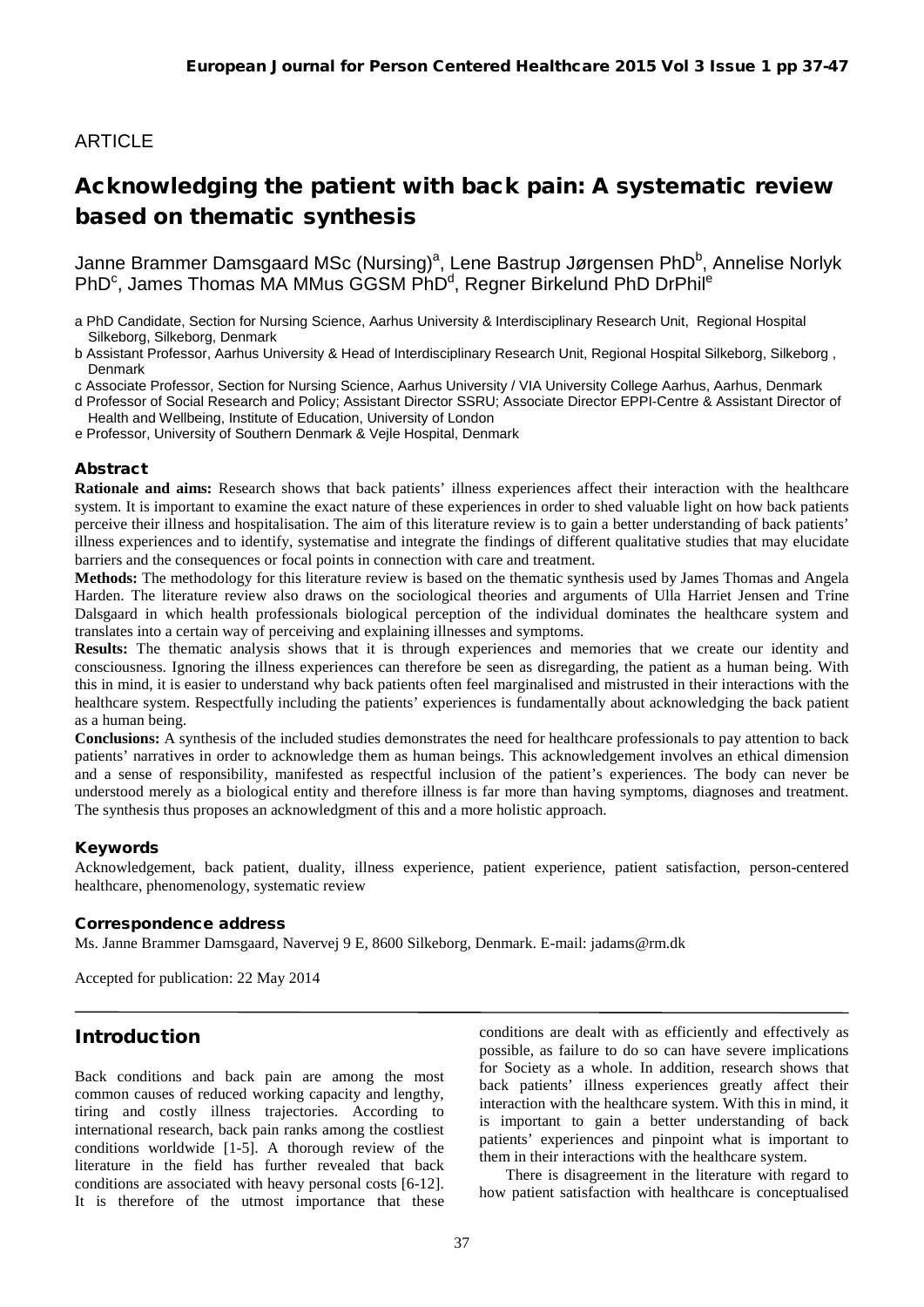and operationalized [13-15]. The concept of patient satisfaction ranges from patients' satisfaction with operations, to satisfaction with hospital facilities or relationships with healthcare professionals. Many of the relevant studies in this context are based on questionnaires and employ the concept of satisfaction more broadly, thus making it difficult to determine which aspects of care and treatment are being assessed. Danish patient satisfaction surveys, for example, indicate that there are significant discrepancies between questionnaire and interview responses. When patients are interviewed, they rarely express absolute satisfaction or dissatisfaction, but rather describe their experiences in a much more nuanced way. In questionnaires, however, patients show solidarity with the staff and are reluctant to voice criticism until they can *explain* themselves precisely [16].

As we have outlined, then, research suggests that back patients' illness experiences can strongly influence their interactions with the healthcare system [7-11,17-19]. It is through experiences and memories that, as humans, we create our identity and consciousness [20]. Ignoring patients' illness experiences can therefore be seen as disregarding the patient as a human being, explaining why back pain patients frequently feel marginalized, mistrusted and disrespected. Knowledge is therefore highly beneficial to the healthcare system and very important to explore further, especially given that no literature has yet thematised and synthesized knowledge in this particular area. The purpose of this qualitative literature review was thus to gain a better understanding of back patients' illness experiences.

# Method

### Research question

The research question, "How do back patients experience their illness trajectory and hospitalization?" constituted the scope of the areas included. This ensured that the studies included were based on qualitative methods and shared a focus on the patient's perspective.

### Inclusion and exclusion criteria

The search included English, German, Swedish, Norwegian and Danish literature such as books, book chapters or peer-reviewed articles. Excluded were quantitative studies; studies with a focus on children or teenagers < 18 years; studies aimed at relatives, other orthopaedic patient groups or specific physiotherapeutic rehabilitation (Table 1). In addition, a search protocol, overview of the data collection (Table 4) and characteristics of the included studies (Table 5) were created.

Since previous exploratory literature searches had indicated that there is a paucity of research in the area, the initial search was necessarily broad. The search words used were: 'experience', 'life experience', 'life change events'

combined with 'surgery patient', 'rheumatology patient', 'medical patient'. These search words were combined with the keywords: 'hospitalisation', 'inpatient', 'back patient', 'back pain', 'spinal fusion', 'lumbar spinal fusion', 'spinal stenosis', 'decompression back surgery' and 'back surgery'*.*

#### Table 1 Inclusion and exclusion criteria

| <b>Inclusion criteria</b>                                                                                                                         | <b>Exclusion criteria</b>                                                                                                                                                                                    |  |
|---------------------------------------------------------------------------------------------------------------------------------------------------|--------------------------------------------------------------------------------------------------------------------------------------------------------------------------------------------------------------|--|
| Qualitative studies<br>English, German,<br>Swedish, Norwegian,<br>Danish literature<br>Back patients both<br>hospitalised and not<br>hospitalised | Quantitative studies<br>Studies with focus on<br>children or teenagers < 18<br>years<br>Studies aimed at relatives<br>Other orthopaedic patient<br>groups or specific<br>physiotherapeutic<br>rehabilitation |  |

# Search strategy, quality and relevance appraisal

The first step of the process involved a systematic literature search of international and Danish databases with a focus on health science. The search was limited to the period 1998-2013. The databases included: PubMed, CINAHL, Den Danske Forskningsdatabase, Bibliotek.dk, SveMed+, PsycINFO. The database RefWorks was used to manage the references.

A quality assessment was carried out using published criteria, cf. Malterud [21], which focused on how the design and conduct of each study had been reported. These assessments were employed to inform judgments on both the internal validity of the studies and the validity of the findings of the synthesis. To examine the relative contributions of each study, the 8 included texts also were assessed *post hoc* after the synthesis was completed in terms of strengths and weaknesses on the basis of a sensitivity analysis, *cf*. Thomas and Harden [22,23]. The assessment focused on 12 quality criteria; 5 of the criteria are related to how well purpose, background, rationale, methods and findings have been accounted for; 4 criteria are related to the validation strategies and include data collection strategies, method of analysis and thus the overall validation of the findings and 3 criteria are related to the appropriateness of the data collection methods with regard to how knowledge is obtained [24-27].

### Methods of synthesis

### Thematic synthesis

Our systematic literature review was based on the thematic synthesis used by Thomas *et al*. [22,28-30]. The intention was to identify, systematise and integrate the findings of several qualitative studies that may elucidate, from a health perspective, different groups' attitudes to and perceptions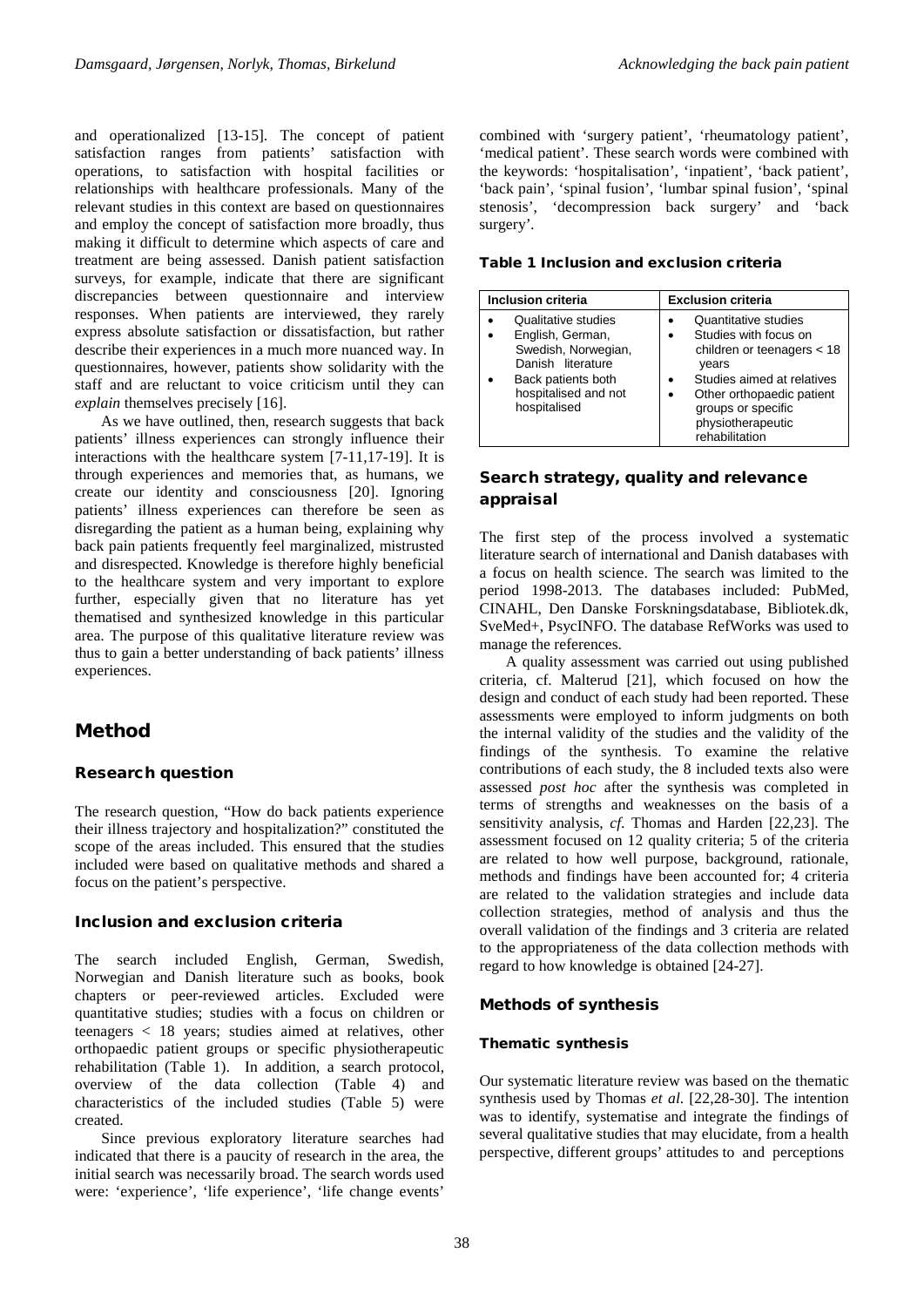Table 2 Overview of the synthesis process and emerged themes, Phases 1-3



of, barriers, consequences and focal areas. Our review therefore had a clear use scenario, which is why thematic synthesis was thus considered applicable in the present context [28,31-34].

#### Thematic synthesis consisting of three phases

The thematic synthesis took its point of departure in 3 partly overlapping phases: 1) The free line-by-line coding of text; 2) Construction of descriptive themes & 3) Development of analytical themes [22]. In Phases 1 and 2, themes were able to be created across the various studies to capture relevant meaning and content from the sentences. As the coding of each study progressed, themes were collated and developed, resulting in the gathered material evolving into a new common perspective. This marked the beginning of the synthesis. To check the consistency of the synthesis and whether additional levels should be added, the coded texts were examined a final time at the very end of Phases 1 and 2. The process thus yielded a number of codes to be systematised according to similarities and/or differences and grouped at the end to capture the overall meaning. This process resulted in a number of global descriptive themes. (See 'Overview of synthesis process and emerged themes'*,* Table 2)

Phase 3 enabled an analysis of the findings using explanations and theory (Table 3) from Ulla Harriet Jensen's study of 'Sociological aspects of diagnosis and treatment of back patients in Denmark' as well as from French philosopher Paul Ricoeur's perception of acknowledgement and German philosopher Hans-Georg Gadamer's perception of embodiment [18,20,35]. These allow approaches for the creation of arguments that go beyond the content of the original studies, resulting in analytical themes that may reveal barriers, consequences or specific focal points relevant to practice. Thomas and Harden illustrate the purpose of the phase and the synthesis by referring to Sally Thorne's text who describes qualitative synthesis as: "… integrations that are more than the sum of parts, in that they offer novel interpretations and findings. These interpretations will not be found in any one research report but, rather, are inferences derived from

taking all of the reports in a sample as a whole*."* [36]. This section thus concludes with a synthesis of the findings based on Todres, Galvin and Dahlberg's perspectives (Table 3) on Lifeworld-led Healthcare [37-39].

To enhance transparency in identifying the core steps involved in the synthesis, the main guidelines ENTREQ (Enhancing transparency in reporting the synthesis of qualitative research Statement) suggested by Tong were followed [40].

# Results

### A framework (structure) of the emerged themes, analysis, results and discussion

In order to provide transparency for all stages and processes the following must be considered as an overview over the emerged themes, analysis, results and discussion. The descriptive themes are conceptualised as being "results" and the analysis - because it is going further than the primary studies and drawing on external theory - as "discussion". Phases 1 and 2 produces 2 main descriptive themes from which the results emerge.

### Being a person with back pain

The theme will be divided into 3 sub-themes which also is a representation of the results: a) "In-between patients"; b) "They assumed that I knew stuff that I didn't"  $\& c$ ) Putting yourself forward/speaking up and asking questions.

### Health professionals' biomedical view of the individual

Phase 3 (the analytic and main theme) conceptualised as "discussion". The third phase involves integrating the different parts of the analysis into a main unifying and synthesising theme called 'acknowledging the back patient'*.* The main theme was divided into 2 sub-themes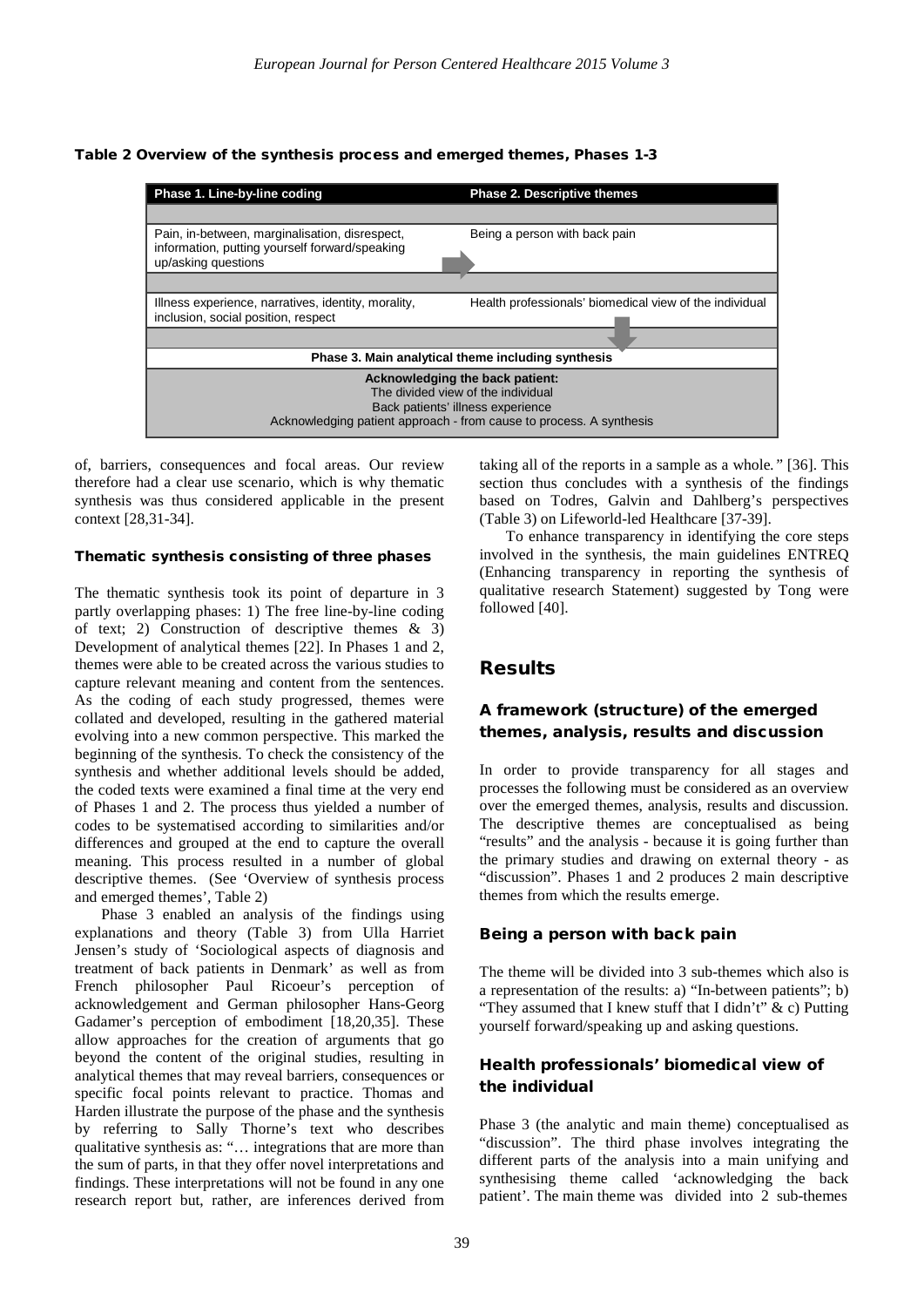### Table 3 Overview over the main arguments in the synthesis

| Ulla Harriet Jensen [18]               | Psychological and sociocultural aspects are included in the biomedical practice only when<br>the back condition is easily diagnosable. In cases where the illness is undiagnosable on<br>the basis of "objective findings", the patient's psychological, social and cultural conditions<br>are less likely to be considered and acknowledged. Instead, these conditions become<br>indicative of something else, such as psychological problems or a conscious or<br>subconscious unwillingness to work.<br>When the diagnosis process does not allow for inclusion of the patient as empirical<br>subject, there is a risk that patients' illness experiences become detached from the clinical<br>context as well as from the patient's lifeworld and turn into disconnected markers, which<br>will then attract the practitioner's attention. There is thus a clear tendency for healthcare<br>professionals to interpret back patients' narratives from the point of view of their own<br>(biomedical) perspective, resulting in the narrative about life with back pain being<br>snatched from the back patient's context. The mutual acknowledgement is thus based on<br>the healthcare system's premises rather than the patient's. |
|----------------------------------------|-------------------------------------------------------------------------------------------------------------------------------------------------------------------------------------------------------------------------------------------------------------------------------------------------------------------------------------------------------------------------------------------------------------------------------------------------------------------------------------------------------------------------------------------------------------------------------------------------------------------------------------------------------------------------------------------------------------------------------------------------------------------------------------------------------------------------------------------------------------------------------------------------------------------------------------------------------------------------------------------------------------------------------------------------------------------------------------------------------------------------------------------------------------------------------------------------------------------------------------------|
| Paul Ricoeur [20] & Peter Kemp [45]    | Humans understand themselves through their past, their experiences and thus through<br>their self (the I), which represents identity not diversity. Individuals relate to themselves<br>through speech, action, narrating in general and narrating about themselves. It is our<br>experiences and memories that help us identify with ourselves and build self-awareness.<br>Acknowledgement is a socialpsychological and ethical concept that presupposes that<br>people appear as persons to themselves as well as others. Acknowledgement is about<br>reflective and responsible decision-making in open or uncertain situations.                                                                                                                                                                                                                                                                                                                                                                                                                                                                                                                                                                                                      |
| Hans-Georg Gadamer [35]                | The body can never be understood merely as a biological thing or as an object. We can<br>never free ourselves from this embodiment, never come away from or stand outside of<br>ourselves as subjective bodies. Accordingly, the human being does not "have" a body, but<br>"is" the body.                                                                                                                                                                                                                                                                                                                                                                                                                                                                                                                                                                                                                                                                                                                                                                                                                                                                                                                                                |
| Todres et al.; Dahlberg et al. [37-39] | Argues for a patient approach inspired by the philosophy Lifeworld-led healthcare, which<br>in turn is based on a perspective that includes the individual's lifeworld.<br>Lifeworld-led healthcare involves more than just collecting the patients' viewpoints. Patient<br>experiences are more detailed, complex and informative than that and consist of more<br>than just evaluations and assessments.<br>We cannot fully understand the quality of an illness as it is lived without also<br>understanding what it means interpersonally and culturally.<br>In illness, we can no longer count on the freedom to participate in everyday activities as<br>we once did and therefore illness is far more than having symptoms, diagnoses and<br>treatment.                                                                                                                                                                                                                                                                                                                                                                                                                                                                            |

### Table 4 Overview of data collection

| <b>Step</b> | Action                                                                                                                                  | <b>Hits</b>                      |
|-------------|-----------------------------------------------------------------------------------------------------------------------------------------|----------------------------------|
|             | Number of hits per search                                                                                                               | 1.086                            |
|             | First reading of headings resulted in a reduction to                                                                                    | 181 texts                        |
|             |                                                                                                                                         |                                  |
|             | Second reading of headings resulted in a reduction to                                                                                   | 105 texts                        |
|             |                                                                                                                                         |                                  |
| 3           | Abstracts were read 3 times<br>1. reading reduced the number to<br>2. reading reduced the number to<br>3. reading reduced the number to | 60 texts<br>32 texts<br>16 texts |
|             |                                                                                                                                         |                                  |
|             | Berry Picking resulted in a reduction to                                                                                                | 8 texts                          |
|             |                                                                                                                                         |                                  |
|             | 8 texts assessed cf. sensitivity analysis                                                                                               |                                  |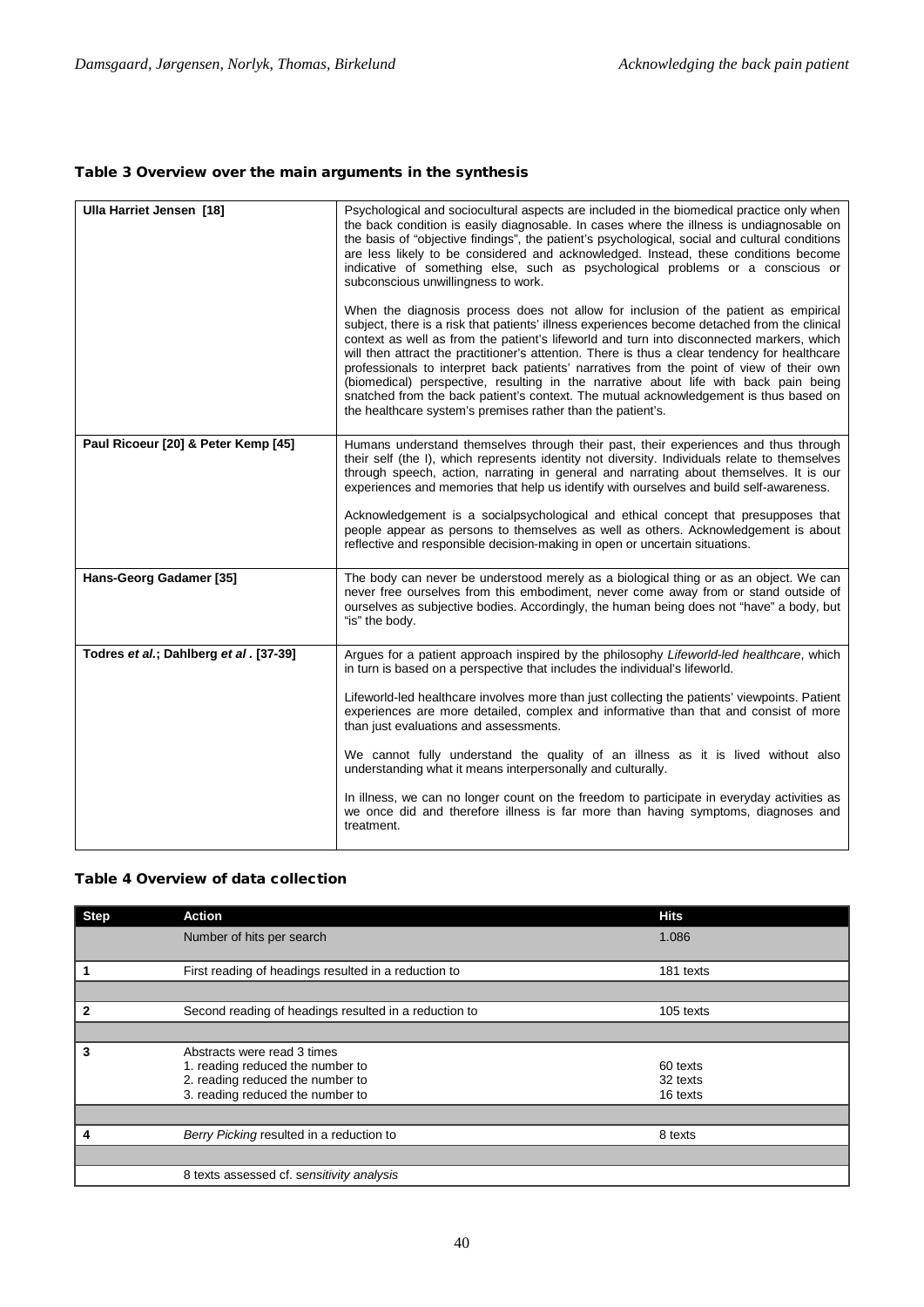# Table 5 Characteristics of included studies

| References                                   | Aim                                                                                                                                                                                                                                                                                                                                                                           | Methodology                                                                                                                                                                                               | Participants                                                                                                                                                                                                                                                                                                           | Data collection                                                                                                                  |
|----------------------------------------------|-------------------------------------------------------------------------------------------------------------------------------------------------------------------------------------------------------------------------------------------------------------------------------------------------------------------------------------------------------------------------------|-----------------------------------------------------------------------------------------------------------------------------------------------------------------------------------------------------------|------------------------------------------------------------------------------------------------------------------------------------------------------------------------------------------------------------------------------------------------------------------------------------------------------------------------|----------------------------------------------------------------------------------------------------------------------------------|
| Davis [9]<br>UK                              | To<br>explore<br>patient<br>the<br>experiences of the surgical<br>journey from decision to<br>operate, to hospitalization,<br>discharge and recovery.                                                                                                                                                                                                                         | A prospective qualitative<br>study.                                                                                                                                                                       | Seven<br>patients.<br><b>Both</b><br>men and women.<br>All participants between<br>48 and 75 years. Five<br>were male.                                                                                                                                                                                                 | Two<br>focus<br>group<br>discussions.                                                                                            |
| Vroman [10]<br>USA, New Zealand              | To examine the broader<br>experience (acute as well as<br>chronic) and low back pain<br>in the community.                                                                                                                                                                                                                                                                     | A qualitative descriptive<br>design influenced by<br>narrative types described<br>"The<br>Wounded<br>in<br>Storyteller" by Frank, A.<br>1995.                                                             | Participants between 19<br>and 83 years of age.<br>Both men and women.                                                                                                                                                                                                                                                 | Participants answered an<br>open-ended<br>question.<br>The<br>narratives<br>were<br>analyzed using thematic<br>content analysis. |
| Lillrank [11]<br>Finland                     | To discuss how Finnish<br>women experienced initial<br>back pain and the long and<br>uncertain process of getting<br>a name, a medical diagnosis<br>for their discomfort and how<br>they made effort to cope<br>with pain.                                                                                                                                                    | A<br>qualitative<br>and<br>descriptive<br>design<br>influenced by P. Ricoeur<br>and C. Mattingly.                                                                                                         | Finnish<br>30<br>women<br>between 20 and 66 years<br>of age.                                                                                                                                                                                                                                                           | Autobiographic<br>writing<br>competition called "The<br>back Bone in Your Life".                                                 |
| Slade [12]<br>Australia                      | determine<br>To<br>participant<br>of<br>experience<br>exercise<br>programs for nonspecific<br>chronic low back pain.                                                                                                                                                                                                                                                          | A qualitative study and<br>grounded theory.                                                                                                                                                               | 18 people aged over 18<br>years were included.                                                                                                                                                                                                                                                                         | Three<br>focus<br>groups<br>facilitated<br>by<br>an<br>independent,<br>experienced facilitator.                                  |
| Abbott [17]<br>Sweden                        | describe<br>To<br>within<br>the<br>context of Classification of<br>Functioning, Disability and<br>Health<br>$(ICF)$ ,<br>patient's<br>experiences<br>post-lumbar<br>fusion<br>regarding<br>back<br>problems,<br>recovery<br>and<br>expectations of rehabilitation<br>and to contrast with the<br>content<br>οf<br>outcome<br>measures and the ICF low<br>back pain core sets. | Cross-sectional<br>and<br>retrospective design.                                                                                                                                                           | Twenty<br>lumbar fusion<br>patients recruited through<br>Karolinska<br>University<br>Orthopaedic<br>Hospital's<br>Huddinge<br>Clinic<br>in<br>Sweden, between 2005<br>Patients<br>2007.<br>and<br>between 18 and 65 years<br>of age. Both men and<br>women.                                                            | Semi-structured<br>interviews.                                                                                                   |
| Åbyholm [7]<br>Norway<br>1. part $+2$ . part | The aim of the study was to<br>explore the experiences and<br>coping strategies of patients<br>with chronic low back pain.                                                                                                                                                                                                                                                    | A qualitative study.                                                                                                                                                                                      | A strategic sample of 22<br>patients with chronic low<br>back<br>pain.<br>Fourteen<br>women and 8 men, with<br>a mean age of 46 and a<br>mean duration of illness<br>of 15 years. Eighteen<br>had been treated with<br>low back surgery.                                                                               | Semi-structured<br>interviews.                                                                                                   |
| Jensen [18]<br>Denmark                       | To<br>focus<br>how<br>a<br>on<br>sociosomatic perspective on<br>illness can be integrated into<br>a biomedical practice in<br>relation to illnesses with and<br>an<br>without<br>adequate<br>organic-pathological basis.                                                                                                                                                      | Fieldwork<br>conducted<br>2002-2005.                                                                                                                                                                      | Back<br>patients<br>and<br>professionals at a clinic<br>for back pain as well as<br>among clients and social<br>workers at a social<br>services department in<br>Denmark.The<br>back<br>patients<br>have<br>been<br>referred to the clinic by<br>their own GP often after<br>prolonged back<br>pain<br>(min. 4 weeks). | Interviews with approx.<br>50 patients 1-3 times<br>during the course of a<br>year from initial contact to<br>clinic.            |
| Dalsgaard [19]<br>Denmark                    | To examine how the lack of<br>a legitimate diagnosis leaves<br>people<br>suffering<br>from<br>inexplicable<br>symptoms<br>feeling<br>marginalised,<br>insecure and last but not<br>least unsure of their social<br>position.                                                                                                                                                  | Anthropological analysis,<br>PhD project $2005 - If$<br>only I had been in a<br>wheelchair.<br>An<br>anthropological analysis<br>of narratives of sufferers<br>with<br>medically<br>unexplained symptoms. | Informants<br>with non-<br>specific<br>medical<br>symptoms, allocated from<br>different<br>3<br>patient<br>organisations<br>with<br>a a<br>focus on fibromyalgia,<br>whiplash and electrical<br>hypersensitivity.<br>Participants ranged in<br>age from 22-82.                                                         | A total of 30 patients<br>involved.<br>Participant<br>interviews<br>observation,<br>and group discussions.                       |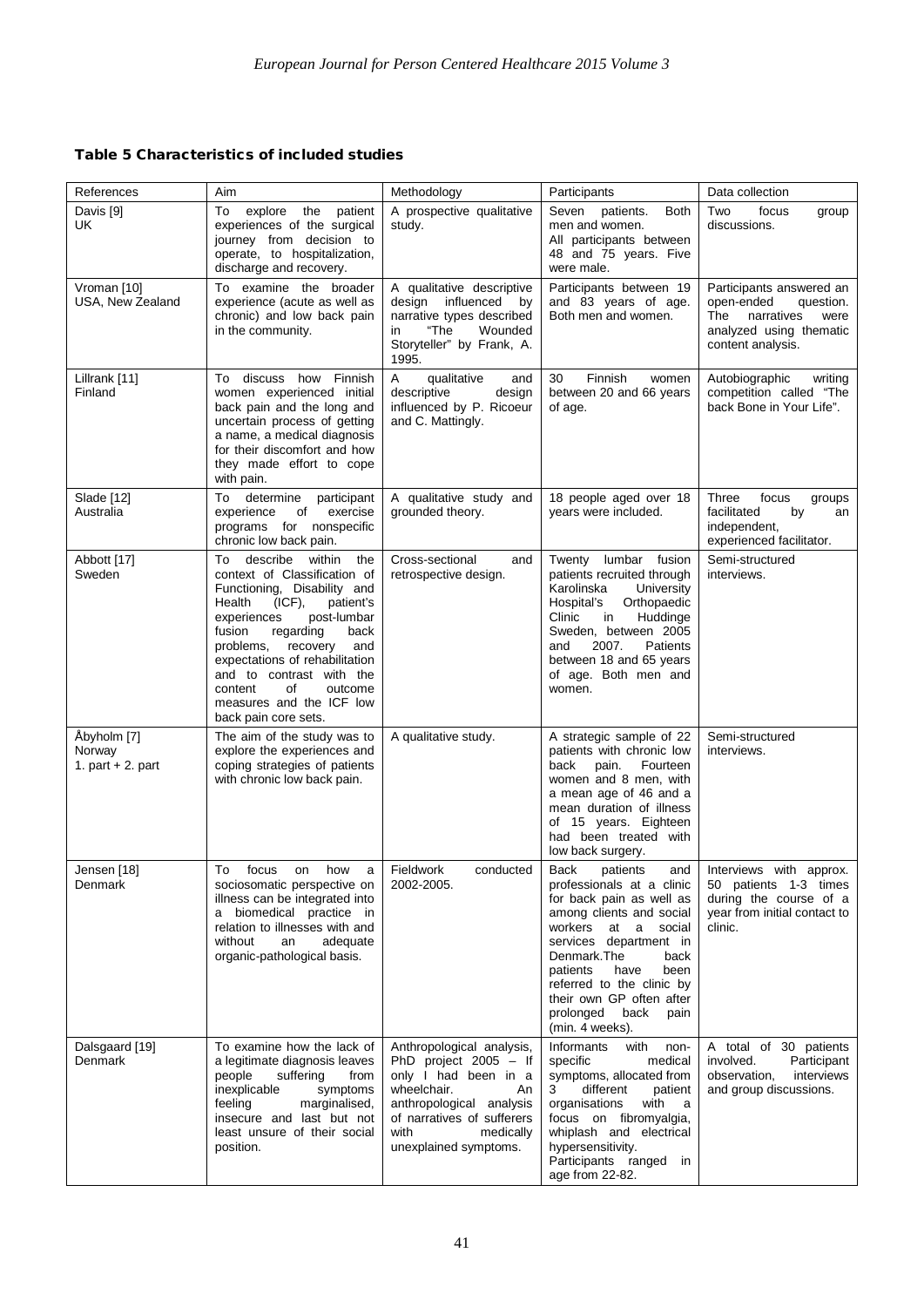and a synthesis accomplished *via* a consideration of: a) The divided view of the individual; b) Back patients' illness experiences & c) Acknowledging patient approach - from cause to process. A synthesis.

### Data collection

The search yielded a total of 1086 texts. The first phase involved looking at headings, which reduced the number of texts to 181 [41,42]. In the second phase, the abstracts and keywords of the articles were perused, reducing the number of texts to 105. In Phase 3, the abstracts and keywords were read an additional 3 times, which further reduced the number to 60, 32 and 16 respectively. In Phase 4, 16 articles were read word for word and subjected to socalled *Berry Picking* [43] - a method that takes into account the fact that insight is gained not through a linear process, but rather through a series of decisions as new information is gained. Finally, citation checking was conducted looking at the reference lists of included studies and Google Scholar was consulted to investigate which papers cited the authors and their texts. This process resulted in the final inclusion of 8 texts. (See 'Overview of Data collection' - Table 4)

### Primary research studies

The data for analysis were extracted from the Results sections of the papers and consisted either of *verbatim* quotations from study participants or findings reported by authors that were clearly supported by study data [44]. The characteristics of the included studies are presented below in Table 5 schematically from the point of view of aim, methodology, participants and data collection.

### Phases 1 and 2

The findings of Phases 1 and 2 are presented below in the form of 2 main descriptive themes.

### Being a person with back pain

This descriptive theme uncovers the challenges associated with being a person with back pain. The articles reveal elements of existential character, such as lack of acknowledgement and acceptance by the surroundings as well as mobilisation of courage to put yourself forward and speak up [7-9]. The challenges are particularly evident in familiar and work-related contexts as well as in the meeting with healthcare institutions [17]. It is life experiences such as these that back patients bring along to the meeting with their healthcare professionals.

#### "In-between patients"

Some back patients describe feeling like 'in-between patients' for years and have to endure a feeling of marginalisation until a diagnosis has been made: "

"I began to believe that I was imagining my pain. Many doctors even 'supported' me in that belief. I should be sent to another doctor, a psychiatrist." [11].

The back patients describe how a lack of (physical) explanations from the healthcare professionals challenge their core perception of themselves: their identity. Living with back pain is described as an all-consuming element that interferes with all areas and functions of life. The included literature contains many descriptions of back patients encountering healthcare professionals who focus exclusively on the physical aspects of the back pain condition at the expense of the general illness experience. Few healthcare professionals were regarded as paying sufficient attention to, or acknowledgement of, back patients' narratives, which has the effect of making patients feel mistrusted and thus disrespected.

The literature shows that there are different ways of coping with this situation. Some patients 'put up a fight' and describe how they eschew the victim role. They try to be proactive by, for example, seeking and acquainting themselves with the relevant technical information to feel better equipped to continue their daily routine and activities of life. They try not to allow pain to define their perception of life and themselves; pain becomes something that they have to cope with. They depict back pain as a fight between the intrusive pain and a fundamental belief that the pain should never influence their daily activities:

"I fight the pain even when it wears at me and it makes me tired, I won't let it win." [10].

Other patients describe how they tend to acquiesce, accept and eventually lose their will to fight. The pain has taken over their life, they have surrendered and the pain has become their identity:

"Sometimes I feel it has taken over my life." [10].

Living with back pain for a prolonged period of time appears to affect a person's fundamental perception of him/herself.

#### "They assumed that I knew stuff that I didn't"

Back patients describe how healthcare professionals take the hospital world and its processes for granted:

"I think because it is the first time I have ever been an inpatient in a hospital, I think people have assumed I knew stuff I didn't." [9].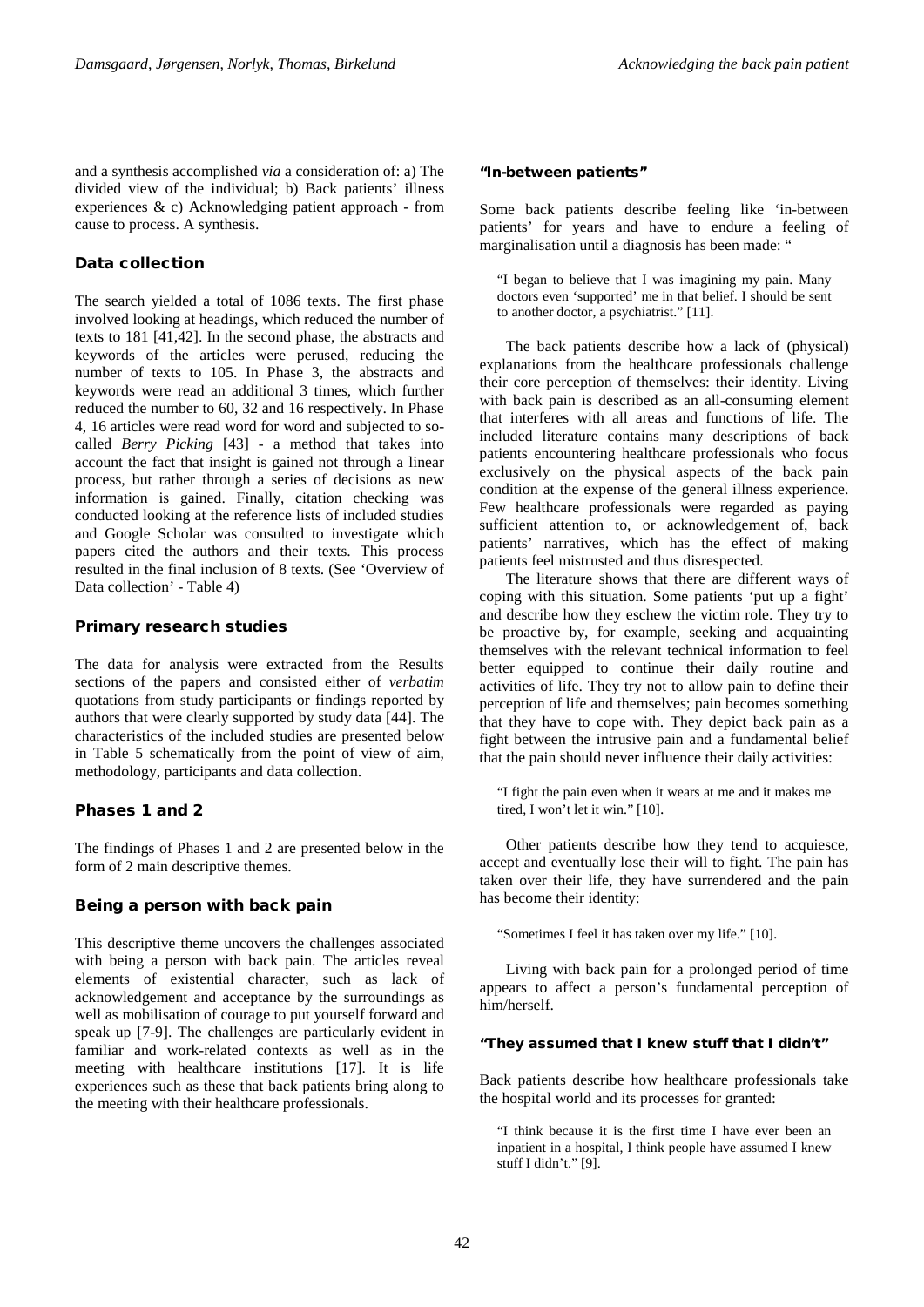The examined studies show that procedures that may seem straightforward to the healthcare professionals, such as why a patient has been moved to the recovery ward or attached to an intravenous drip, really do need to be explained to the patient [9]. Back patients are worried about the post-operative process and explain that being better informed would reduce their sense of nervousness. However, it is important that the information is provided in the right way:

"I can sit here and say yes, yes, yes, and I am hoping I am taking it all in, but by the time I have gone out, there has been so much going round, I forget it." [9].

Support at all levels of the care process, whether from healthcare representatives or family members, is thus highlighted as being very important:

"I brought somebody with me, and I had them taking notes which helped because I was listening face to face while they were removed from the situation and taking notes, so when I got home, I could go over everything … this had been said and that had been said." [9].

#### "Putting yourself forward"

Back patients explain that it is crucial for them to 'put themselves forward', 'speak up', 'tell their story' and ask questions. Their surgeon is an important resource in this regard, especially when it comes to information about the operation:

"I asked questions (to the surgeon) … the details that I needed would not have been forthcoming. It's about putting yourself forward." [9].

The included literature shows that the patients are often people whose life experiences have affected their sense of identity:

"If I had to sum up how back pain affects my life, I'd had to say it affects everything …our back is the core of our bodies, which, when unable to function normally or effectively, affects our whole being." [10].

The altered sense of identity determines what the patients hear, understand and dare ask questions about in their meeting with the healthcare professionals:

"I am a kind of laid-back sort of guy … but I think somebody more vulnerable could possibly have found Prof XX very scary. He was running ¾ of an hour late and he just wanted to get people in and out … I didn't have a chance to ask questions." [9].

These accounts reveal how vulnerable some patients feel and this is why they feel a strong need to talk about their experiences:

"… spent 60 minutes completing multiple tasks in the questionnaire about back pain, yet I needed to tell my story." [10].

What back patients encounter, however, is a hectic healthcare system that ignores the importance of this sharing in its quest for efficiency.

It thus gradually becomes clear that back patients find it difficult to express themselves, describe their experiences and ask the very questions which are weighing on their minds. To compensate, many of them attempt to adopt a more active role by looking for answers online:

"I found it very useful for me to research stuff on the web not to become an expert on medical advice but to understand in more detail in a way you can't discuss with the surgeon. They look from a different perspective to you rightly or wrongly. To say it in a nice way, it's a bit of factory for them." [9].

The healthcare system's lack of concern for back patients' experiences and questions may explain why many of these patients express fear and worry about what they are "allowed" to do after the operation. They often introduce their own restrictions out of fear that they might accidentally do something that would exacerbate their condition.

### Health professionals' biomedical view of the individual

A recurrent theme that is described in different ways in almost all the included studies is the individual's meeting with the healthcare system, which predominantly operates with a "divided" view of the individual (the back patient):

"The experts' suggestions reveal the deep-seated Western belief in the superiority of the mind over the body. It is also a moral judgment – you could, if you only would, master the pain. They did not really listen to me; I was fixated in my symptoms; I was disappointed not being taken seriously." [11].

This, according to the various studies, can lead to moralizing behaviour on the part of the healthcare professionals, manifested as *failure to acknowledge* patient experiences. The back patient may perceive this behaviour as essentially disrespectful. Many of the included studies state that this biomedical perception of the individual dominates the healthcare system and translates into a certain way of perceiving and explaining illnesses and symptoms [19].

Several back patients point out that the healthcare professionals' main focus is to arrive at a diagnosis and patients explain how they experience a loss of selfperception and social position while waiting for the final diagnosis to be made [8,10,11,19]. Back patients experience their pain as all-consuming and interfering with all aspects of their lives. The patients stress that their illness narratives are not recognised on equal terms with their physical symptoms and that this can give rise to disrespectful and moralizing behaviour on the part of the healthcare professionals with regard to the subjective pain experience [11]. According to many studies, back patients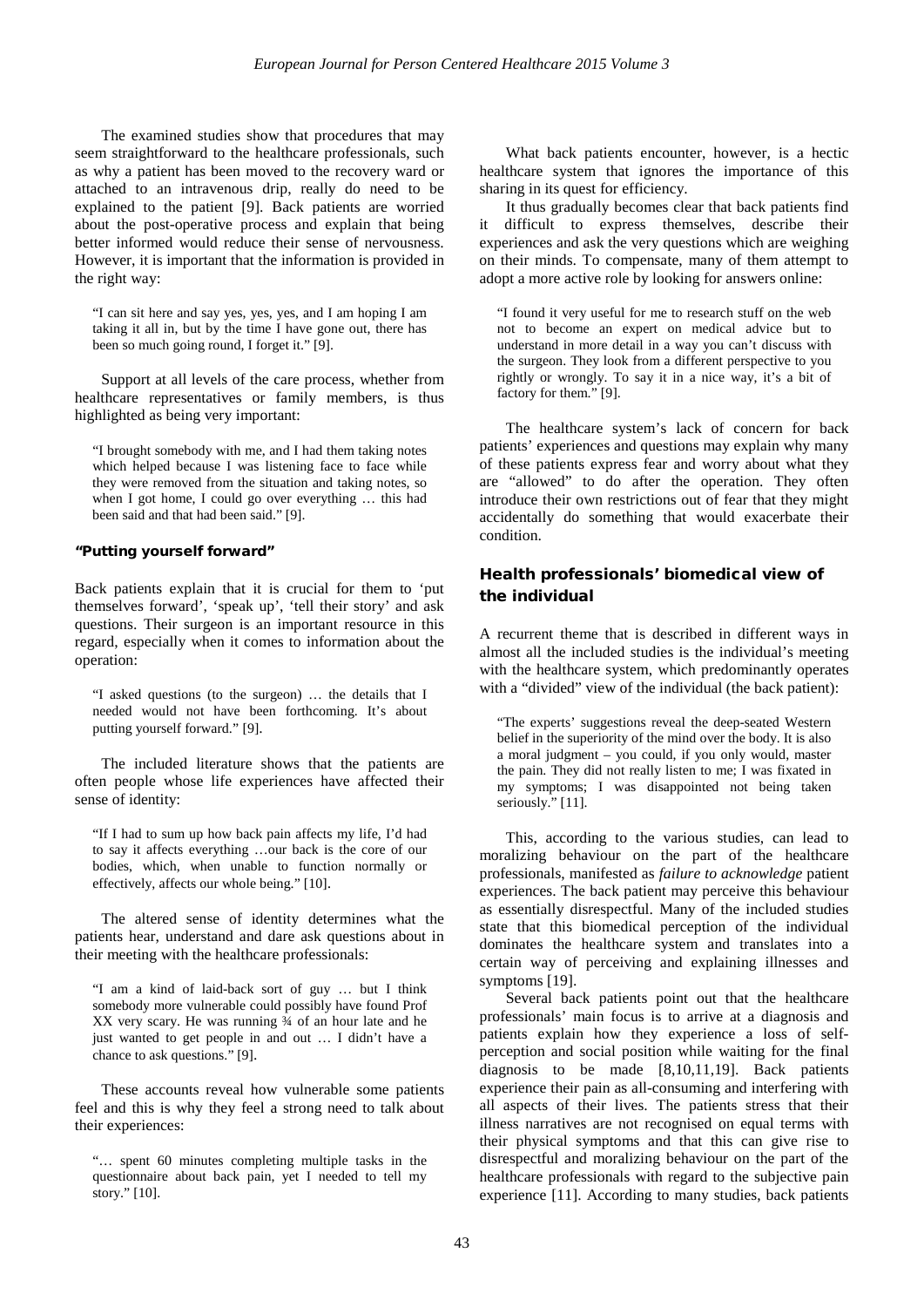are categorised as untrustworthy, which they perceive as insulting. Lillrank concludes her study by saying that healthcare professionals fail to understand and acknowledge that patients experience their physical conditions both objectively as *being* in pain as well as subjectively as *experiencing* pain.

Other studies claim that back pain represents a threat to a person's identity, but stresses that it helps to *talk* about it [10]. However, the study we cite points out that healthcare professionals prefer narratives that adhere to the sequence *diagnosis→treatment→recovery*, because recovery often equals successful medical intervention, in which they themselves play a central role. Healthcare professionals, it appears, are drawn to and even sometimes expect patients to share these narratives about their illness. It is part of the expected patient role: (back) patients are nursed and exempt from their usual duties, but in return, they are expected to recover. Interestingly, the study explains that it is difficult for staff to cope with patient narratives that convey a sense of hopelessness and anger and which accuse healthcare professionals of being unable to understand what has or may have 'gone wrong'. The study emphasises the need for healthcare professionals to be able to listen, acknowledge and recognise the value of patients' narratives. Several other studies support such observations by proposing a shift in care and treatment from the *divided* view that ignores back patients' experiences to a more *holistic* view of the individual [8- 11,18,19].

Taking its point of departure in Thomas and Harden's structure, our analysis developed through a discussion into a synthesis with the heading - Acknowledging the back patient. This led us to develop action plans taking full account of the barriers, consequences for practice and focal points we observed (Table 2). The main analytical theme, 'Acknowledging the back patient', is divided into 2 subthemes and a synthesis: 'The divided view of the individual; Back patients' illness experiences' and the synthesis 'Acknowledging patient approach - from cause to process. A synthesis.'

# **Discussion**

We advance that acknowledging the back patient requires several principal considerations. These are, we contest, as outlined below.

### The 'divided' view of the individual

When examining the included period from 1998 to 2013, it appears that back patients' challenges and criticisms of the healthcare system remain unchanged. Back patients continue to highlight marginalization issues, excessive waiting times and a lack of continuity, as well as problems with communication and information in their interaction with healthcare staff. The descriptive themes depict an image of deficiencies that the healthcare system in Denmark and other places has attempted to solve; however, patients' illness experiences continue to be

ignored. Focus remains it seems, on the"true" causes of the back patient's disease, which places emphasis on the back patient's *biologicalbody*, rather than the *whole* person. The healthcare system operates on the basis of the biomedical view of the individual and the analysis, in accordance with Harriet Jensen's results, suggests that the psychological and sociocultural aspects are included in 'biomedical practice' only when the back condition is easily diagnosable. In cases where the illness is undiagnosable on the basis of "objective findings", the patient's psychological, social and cultural conditions are less likely to be considered and acknowledged. Instead, these conditions become indicative of something else, such as psychological problems or a conscious or subconscious unwillingness to work [18].

### Back patients' illness experiences

It thus appears that healthcare professionals operate on the basis of a dualistic way of thinking which does not allow for a shared frame of understanding that may legitimise back patients' *experiences*. Acknowledging patients' subjective experiences is an integral part of many healthcare professionals' approach, but if this approach is implemented only *partially,* it will be built on a psychosomatic understanding that tends to reduce back patients' physical experiences to a *psychological* cause, which 'biomedical thinking' continues to regard as 'inherently suspect'.

The concept of *acknowledgement* was analysed by French philosopher Paul Ricoeur in his book '*Parcours de la reconnaisance*' [20]. Ricoeur defines acknowledgement as a social, psychological and ethical concept that presupposes that people appear as *persons* to themselves as well as others. To Ricoeur, acknowledgement is about reflective and responsible decision-making in open or uncertain situations such as those experienced by back patients [45]. Ricoeur believes that humans understand themselves through their past, their experiences and thus through their self (the 'I'), which represents identity, not diversity. Individuals relate to themselves through speech, action, narrating in general and narrating about themselves [20]. Given this, it becomes clearer why back patients repeatedly emphasise feelings of marginalisation, mistrust and disrespect in their meeting with the healthcare system. The fundamental acknowledgement of the back patient as an *individual,* as a subject, is therefore at stake.

According to Ricoeur, it is our experiences and memories that help us identify with ourselves and build self-awareness, which is why back patients feel disrespected, personally, as well as socially, when their illness experiences are excluded from their treatment plans. The literature supports such observations by stating that back patients' illness experiences are all too often included only as *an object* of the healthcare professionals'/doctor's analysis in the same way as the patient's body.

There is no room in the diagnosis process for fundamental significance in the form of acknowledgement of the back patient as a *person*. When the diagnosis process does not allow for inclusion of the patient as *empirical*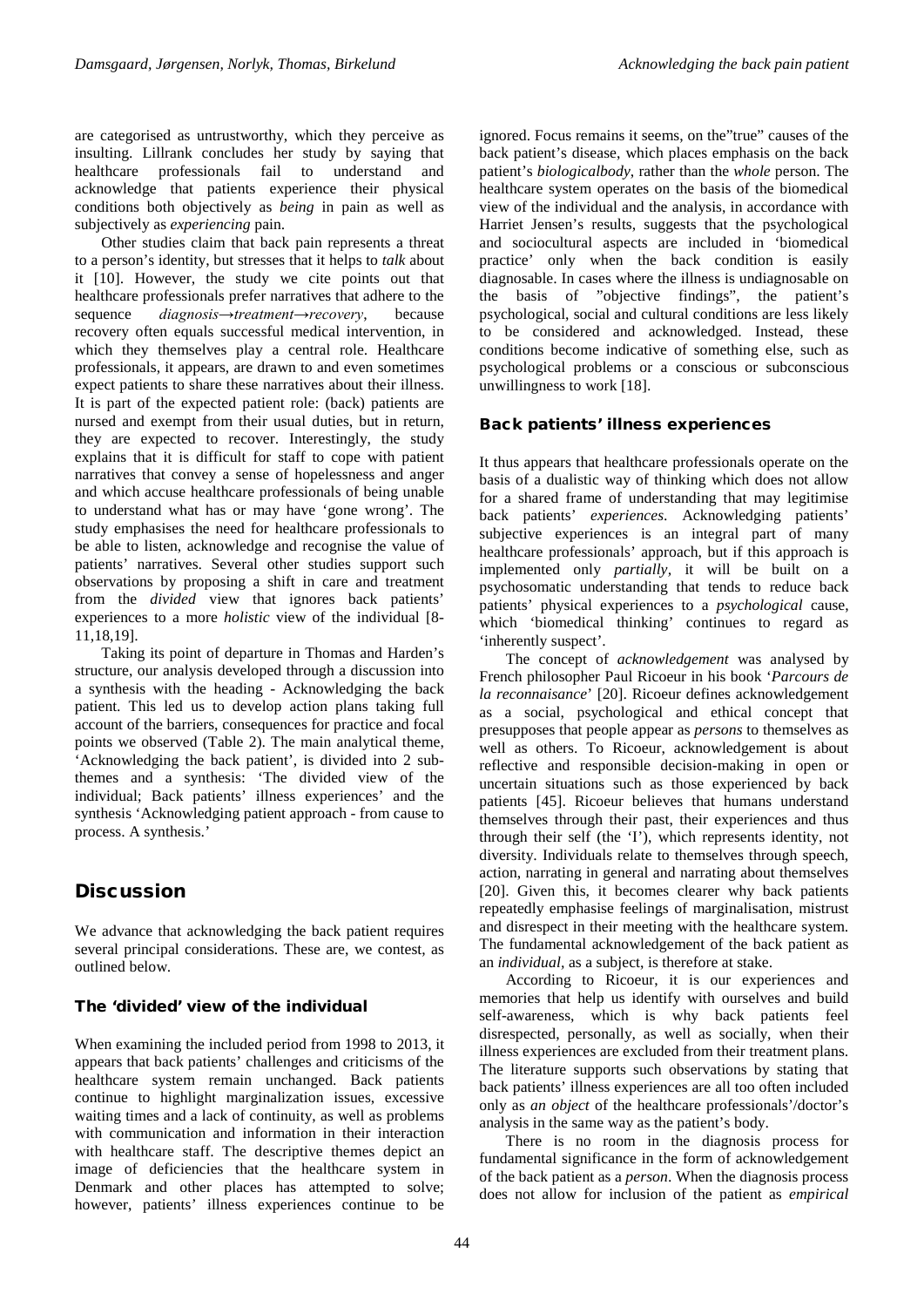*subject*, there is a risk that patients' illness experiences become detached from the clinical context as well as from the patient's lifeworld and turn into disconnected *markers*, which may or may not then attract the practitioner's attention [18]. There is thus a clear tendency for healthcare professionals to interpret back patients' narratives from the point of view of their own (biomedical) perspective, resulting in the narrative about life with back pain being 'snatched' from the back patient's 'real life' context*.* The mutual acknowledgement is thus based on the healthcare system's premises, rather than those of the patient's.

## Acknowledging the patient approach - from cause to process. A synthesis. Frame of reference. Why does it matter?

As we have discussed in some detail above, the biomedical model is actively denying essential parts of the patients' life stories excluding such knowledge from decisionmaking and making patients feel marginalized and peripheral to the decision-making process. According to the German philosopher Hans-Georg Gadamer, the body can never be understood merely as a biological 'thing' or as an 'object' [35]. Certainly, we can never free ourselves from this embodiment, never come away from or stand outside of ourselves as subjective bodies for as long as we are alive. Accordingly, the human being does not "have" a body, but "is" the body. When healthy, for example, we have a natural attitude to our subjective body and to the idea of health itself, which we take normatively for granted. When ill, however, we do not enjoy 'easy' and natural access to the world - our relationship with the world is disturbed. In illness, we can no longer count on the freedom to participate in everyday activities as we once did to prior illness and illness is far more than having symptoms, diagnoses and treatment. It is also the loss of abilities that hinder easy and unmindful living. A breakdown of one's body means a breakdown of life [39]. A headache for example may mean an inability to concentrate; back pain may mean an inability to go to work. From this perspective it becomes clear why the biomedical/dualistic model is then failing on its own terms and is increasingly less and less successful in achieving its objective of facilitating recovery and healing. Our synthesis concludes that better treatment and outcomes would result if the relational dynamics were included in this perspective.

### Lifeworld-led healthcare

The analysis and discussion we present above show, we contend, that back patients challenge their healthcare professionals and indicate that the biomedical perspective neglects back patients' illness experiences. Back patients experience a lack of 'acknowledgement' from their surroundings and perceive this as a violation of their personal and social identity, which in turn makes them doubt who they are. It is therefore crucial to argue for a more inclusive and process-oriented approach that draws patients' experiences into the care and treatment process and it is the role of healthcare professionals to contribute to the creation of an acknowledging environment that encourages patients to 'speak up'.

The arguments of our analysis can perhaps be synthesisied by Todres, Galvin and Dahlberg's arguments in favour of a person-centered approach inspired by the philosophy *Lifeworld-led healthcare,* which in turn is based on a perspective that includes the individual's lifeworld [37-39]. However, *Lifeworld-led healthcare* involves more than just *collecting* the patients' viewpoints. Patient experiences are more detailed, complex and informative than that and consist of more than simple evaluations and assessments. The descriptions of patients' experiences make it easier to relate to the relations and cultural contexts (the lifeworld) that they belong to. Indeed, we cannot fully understand the quality of an illness as it is lived without also understanding what it means interpersonally and culturally. Descriptions of patients' lifeworld cover not only a description of the body as an object, but also, in line with Ricoeur's points concerning acknowledgement and Gadamer's perception of embodiment, as an understanding of how the individual lives and functions in the world. This kind of approach provides access to a deeper insight into patients' experiences. It also forms the basis of additional studies of how back patients experience their illness trajectory and hospitalisation. It is for all of these reasons that we advance our study as an important contribution to the person-centered healthcare literature.

While the first 2 phases of our synthesis adhere closely to the findings of the original studies, Phase 3 related the descriptive findings of the synthesis to wider theories about healthcare and identity. The present thematic synthesis attempted to take this into account by describing the analysis and synthesis process both clearly and precisely. To assess the strengths and weaknesses of the synthesis as well as the potential consequences of either including or excluding findings from various studies, an additional sensitivity analysis (see also Table 5 'Characteristics of included studies') was conducted (cf. Thomas and Harden) [24-27,33]. The 8 studies were found to be relevant and were included despite their dissimilarity. The literature review subsequently argues in favour of back patients' illness experiences being incorporated into their meeting with the healthcare system.

# Conclusion

Our thematic synthesis shows that patient experiences are of paramount importance to individuals with back pain in relation to their experience of and meeting with the healthcare system. The back patients and other individuals with back conditions included in the 15-year review period from 1998 to date have all expressed dissatisfaction with a biomedically dominated healthcare system that relegates patients to feeling marginalised and afraid to 'speak up'. Our thematic analysis shows that back patients'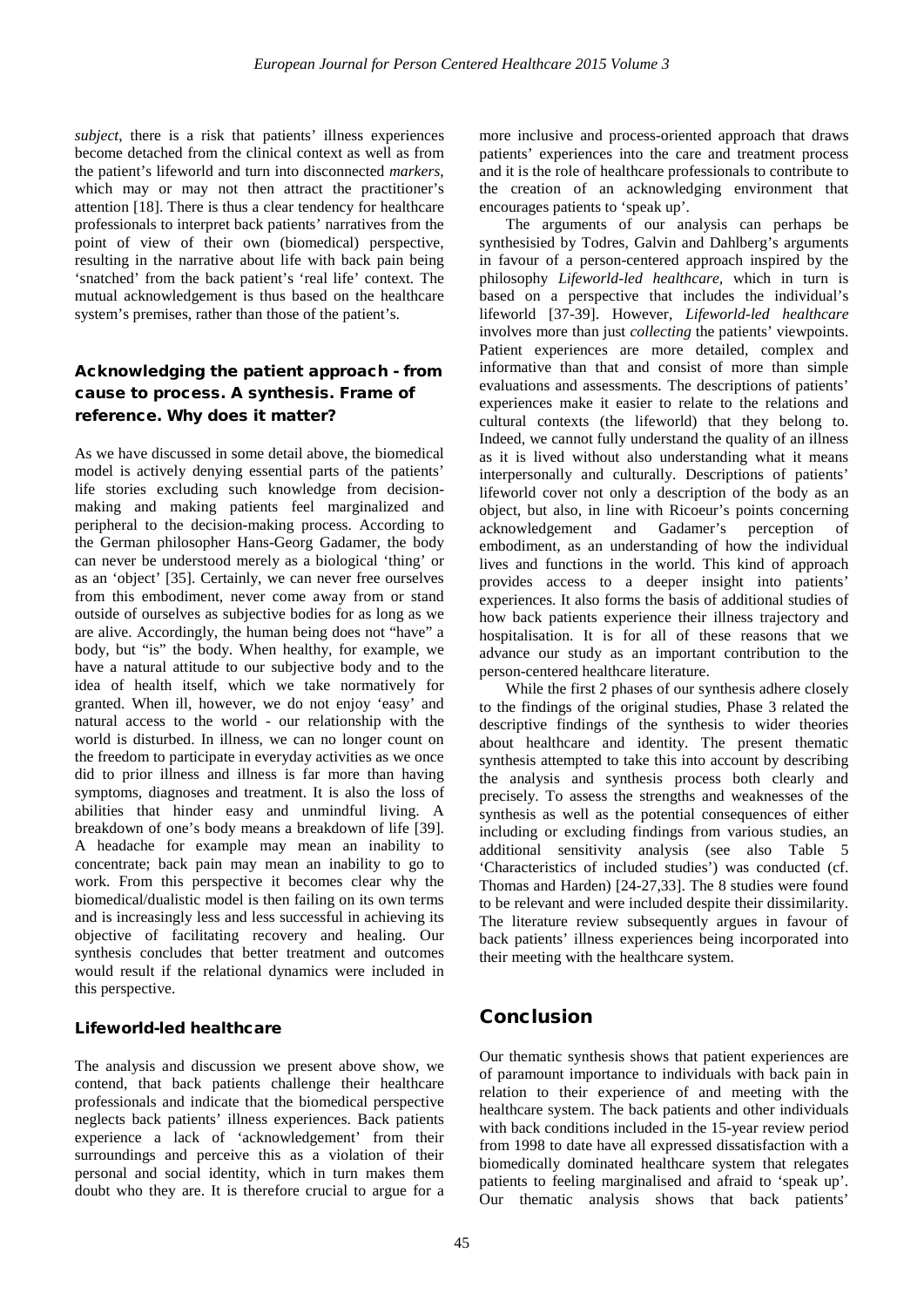experiences clash with the biomedical view of the individual characteristic of the healthcare system, which perceives individuals as divided into body, mind and soul and not a functionally integrated whole. The back patients' experiences are too often excluded, resulting in patients feeling ignored and thus disrespected.

A synthesis of the main points of the analysis indicates that it would be appropriate to introduce a more acknowledging patient approach with a balance between (disease) *causes* and conditions, which would influence back patients' progress from ill to well. The focal point of our synthesis thus proposes acknowledging the need for a far more holistic approach to the care of patients whose identity is formed partly by the experiences they carry with them.

# Conflicts of Interest

The authors declare no conflicts of interest.

# References

[1] The Pain Proposal Steering Committee. (2010). Pain proposal - Improving the current and future management of chronic pain - A European consensus report, September 2010.

[2] Maniadakis N. & Gray A. (2000).The economic burden of back pain in the UK. *Pain* 84 (1) 95-103.

[3] Jacobs P. & Golmohammadi K. (2003). The cost of low-back pain: a review of the literature. Prepared for the Health Services Utilization and Outcomes Commission of Alberta.

[4] Marselisborg Centret RM. Hvordan går det folk med lænderygsmerter? "Hvordan fik du det" - En systematisk litteraturgennemgang.

[5] The British Pain Society. (2013). Available at: http://www.britishpainsociety.org/media\_faq.htm.

[6] Holm G. (2003). Er du svindler, sindslidende eller hypokonder. Sygeplejersken (20).

[7] Åbyholm, A.S. (1999). Å bli trodd er det viktigste. *Tidsskrift for den Norske Legeforening* 11 (119).

[8] Slade, S.C., Mooloy, E. & Keating, J.L. (2009). Stigma Experienced by People with Nonspecific Chronic Low Back Pain: A Qualitative Study. *Pain Medicine* 10 (1) 143- 154.

[9] Davis, R.E., Vincent, C., Henley, A. & McGregor, A. (2011). Exploring the care experience of patients undergoing spinal surgery: a qualitative study. *Journal of Evaluation in Clinical Practice* 19 (1) 132-138.

[10] Vroman, K., Warner, R. & Chamberlain, K. (2009). Now let me tell you in my own words: narratives of acute and chronic low back pain. *Disability and Rehabilitation* 31 (12) 976-987.

[11] Lillrank, A. (2003). Back pain and the resolution of diagnostic uncertainty in illness narratives. *Social Science & Medicine* 57 (6) 1045-1054.

[12] Slade, S., Molloy, E. & Keating J.L. (2009). "Listen to me, tell me": a qualitative study of partnership in care for people with non-specific chronic low back pain. *Clinical Rehabilitation* 23 (3) 270-280.

[13] Yee, A., Adjei, N., Do, J., Ford, M. & Finkelstein, J. (2008). Do patient expectations of spinal surgery relate to functional outcome? *Clinical Orthopaedics and Related Research* 466 (5) 1154-1161.

[14] McGregor, A.H. & Hughes, S.P. (2002). The evaluation of the surgical management of nerve root compression in patients with low back pain: part I: the assessment of outcome. *Spine* 27 (13) 1465-1470.

[15] Atlas, S.J., Keller, R.B., Wu Y.A.,Deyo R.A.& Singer, D.E. (2005). Long-term outcomes of surgical and nonsurgical management of lumbar spinal stenosis: 8 to 10 year results from the main lumbar spine study. *Spine* 30 (8) 936-943.

[16] Riiskjær, E., Ammentorp, J. & Kofoed, P.E. (2011). Er 96 procent af patienterne virkelig tilfredse med sundhedsvæsenet? *Information*.*dk.*

[17] Abbott, A.D., Hedlund, R. & Tyni-Lenné, R. (2011). Patients' experience post-lumbar fusion regarding back problems, recovery and expectations in terms of the international classification of functioning, disability and health. *Disability and Rehabilitation* 33 (15-16) 1399- 1408.

[18] Jensen, U.H. & Paarup, B. (2006). Sociokulturelle aspekter i diagnose og behandling af rygpatienter i Danmark. Tidsskrift for forskning i sygdom og samfund.

[19] Dalsgaard, T. (2006). Symptomers sociale betydning og sygdomsnarrativer i medicinsk uforklarede lidelser. In: Risør, M.B., ed. Somatisering? - sygdom uden forklaring. nr. 5 ed. Afd. for Antropologi og Etnografi, Aarhus Universitet, Moesgaard, 8270 Højbjerg: Foreningen Medicinsk Antropologisk Forum. Afd. for Antropologi og Etnografi, Aaarhus Universitet, Moesgaard; Tidsskrift for Forskning i Sygdom og Samfund, p. 127.

[20] Ricoeur, P. (2004). Parcours de la reconnaissance. Trois etudes. Paris: Editions Stock.

[21] Malterud, K. (2008). Kvalitative metoder i medisinsk forskning.  $2<sup>nd</sup>$  edn. Oslo: Universitetsforlaget.

[22] Thomas, J. & Harden, A. (2008). Methods for the thematic synthesis of qualitative research in systematic reviews. *BMC Medical Research Methology* 8, 45.

[23] Carroll, C., Booth, A. & Lloyd-Jones, M. (2012). Should We Exclude Inadequately Reported Studies From Qualitative Systematic Reviews? An Evaluation of Sensitivity Analyses in Two Case Study Reviews. *Qualitative Health Research* 22 (10) 1425-1434.

[24] Boulton, M., Fitzpatrick, R. & Swimburn, C.A. (1996). Qualitative research in healthcare II: a structured review and evaluation of studies. *Journal of Clinical Practice* 2 (3) 171-179.

[25] Cobb, A. & Hagemaster, J. (1987).Ten criteria for evaluating qualitative research proposals. *Journal of Nursing Education* 26 (4)138-143.

[26] Mays, N. & Pope, C. (1995). Rigour and qualitative research. *British Medical Journal* 311 (6997) 109-112.